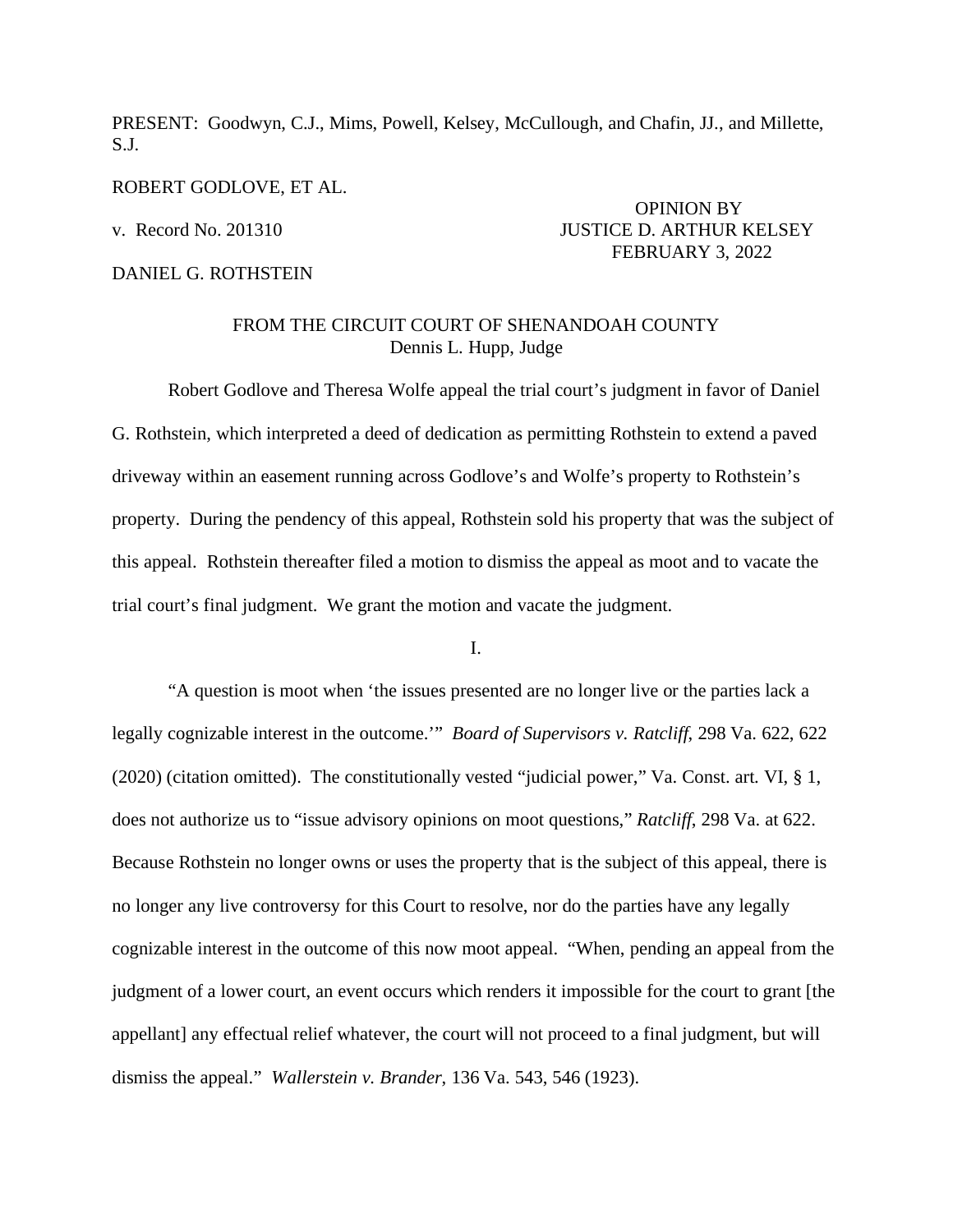As for Rothstein's request to vacate the trial court's judgment, the manner in which a case becomes moot affects vacatur. "When a prevailing party voluntarily and unilaterally moots a case, preventing an appellant from obtaining appellate review, vacatur of lower court judgments is generally appropriate." *Ratcliff*, 298 Va. at 623. An appellant challenging the merits of an adverse trial court ruling that "is frustrated by the vagaries of circumstance . . . ought not in fairness be forced to acquiesce in that ruling." *Id.* (quoting *Camreta v. Green*, 563 U.S. 692, 712 (2011)). To protect an appellant from an unfair truncation of appellate review, "[t]he equitable remedy of vacatur ensures that 'those who have been prevented from obtaining the review to which they are entitled [are] not . . . treated as if there had been a review.'" *Id.* (quoting *Camreta*, 563 U.S. at 712). "The point of vacatur is to prevent an unreviewable decision 'from spawning any legal consequences,' so that no party is harmed by what we have called a 'preliminary' adjudication." *Camreta*, 563 U.S. at 713 (citation omitted). It necessarily follows that "[w]hen happenstance prevents that review from occurring, the normal rule should apply: Vacatur then rightly 'strips the decision below of its binding effect,' and 'clears the path for future relitigation.'" *Id.* (citations omitted). With this understanding, we dismiss this appeal as moot and order that the trial court's judgment be vacated.<sup>[\\*](#page-1-0)</sup>

## II.

Godlove and Wolfe also request that this Court tax costs against Rothstein in the amount of \$2,916.90 for the preparation, filing, and service of their petition, briefs, and appendix because Rothstein voluntarily and unilaterally mooted this appeal by selling his property. Costs were not awarded under common law, and thus, any permissible recovery of costs is purely statutory. *See* 

<span id="page-1-0"></span><sup>\*</sup> The dismissal of this appeal also necessitates dismissal of Rothstein's assignment of cross-error. *See Alexandria Redev. & Hous. Auth. v. Walker*, 290 Va. 150, 156 n.2 (2015) (recognizing that an "assignment of cross-error, unlike a freestanding cross-appeal, is jurisdictionally dependent on the initiating appeal").